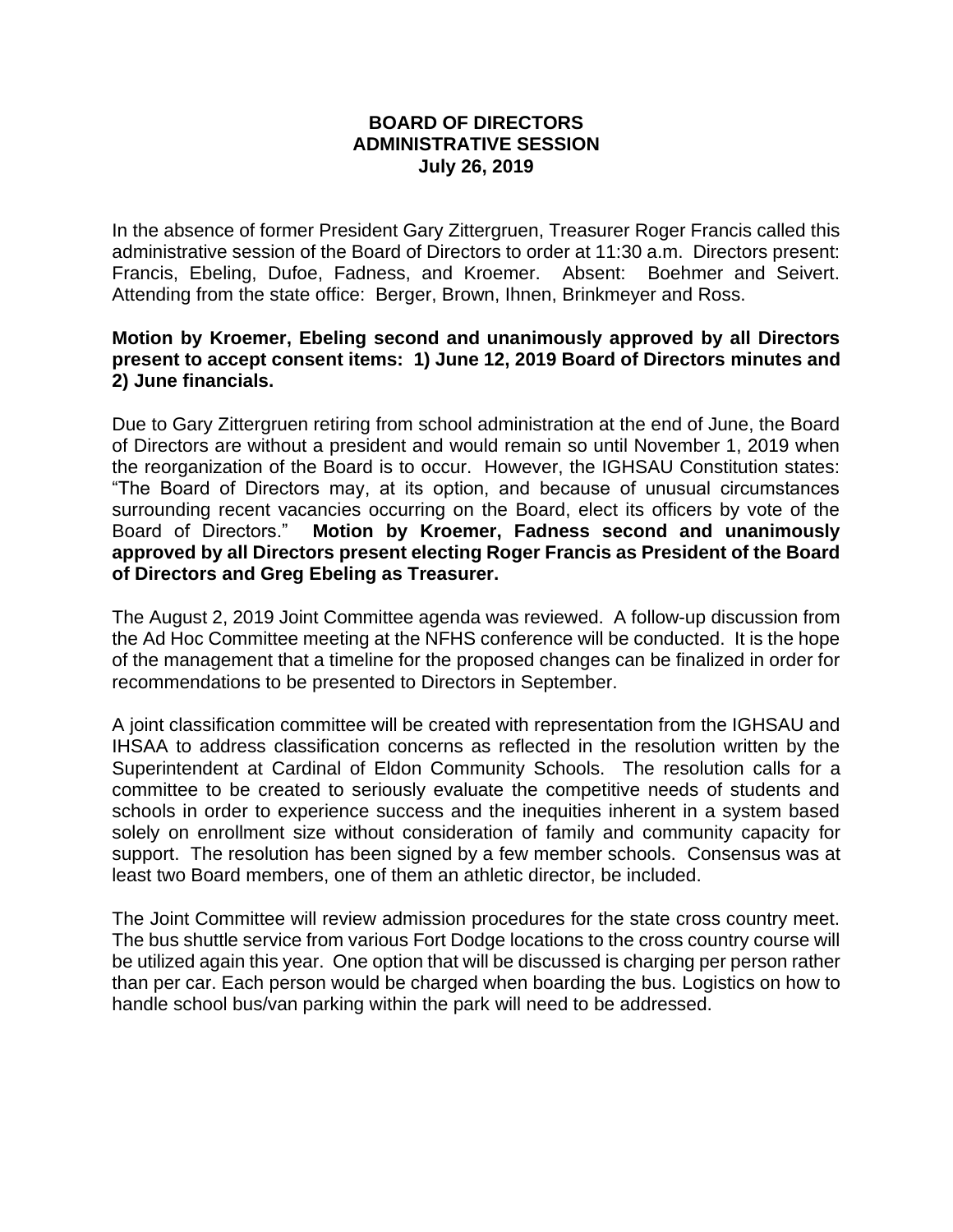Fadness was of the opinion that the four organizations (IGHSAU, IHSSA, IHSAA, IHSMA) attend one of the social times during the IASB convention to talk to attendees about the advantages of having four separate organizations. One possibility could be hosting a social at the Iowa Hall of Pride.

Directors were informed that the Department of Education upheld the Board's decision of ineligibility for 90-consecutive school days for student Shelby Hatcher. The student transferred from Lewis Central High School to St. Albert High School on January 3, 2019. Shelby could not meet the 90-day ineligibility period because of the number of school days cancelled due to inclement weather. The school district opted to add hours of instruction to the 2018-19 calendar as opposed to additional school days. The revised St. Albert calendar reflected that school was cancelled a total of five days during the second semester. St. Albert had 90-school days scheduled before any classes were cancelled due to weather or other circumstances.

Executive Director Berger shared with Directors documentation from the Muscatine athletic director addressing accusations of illegal coaching contact within the softball program. The situation was an agenda line item and was thoroughly discussed by Directors. Within discussion it was noted that Muscatine High School is currently on probation. Concern was expressed because the athletic director talked to only two people and did not independently confirm with others a possible violation. Executive Director Berger will correspond with the Muscatine athletic director indicating the state office will allow him to monitor and address the situation as he requested.

Directors were informed of a transfer situation involving two students that transferred into the Southeast Warren School District without a like change in parental residence. Southeast Warren allowed the students to compete as members of the varsity softball team. Following investigation by the state office, management declared the two students ineligible to compete in varsity athletics at Southeast Warren High School for a period of 90 consecutive school days commencing on the first day of attendance for the 2018-19 school year, which was February 23, 2019. The students must complete the remaining 90-day period of ineligibility during the fall, 2019 semester with credit given for the days attended. The girls must serve a 20 and 21-game suspension, respectively. In addition, Southeast Warren must forfeit 13 varsity wins in the 2019 season in which the two students participated. Further, Southeast Warren was placed on probation for the 2019- 2020 school. If additional violations occur in any girls' programs during this probationary period, the IGHSAU reserves the right to suspend the program from future IGHSAU competitions. Discussion ensued.

Based on suggestions by the Ad Hoc Committee, management would like to move forward with changes in soccer tournament dates. Class 1A regional soccer dates: Wednesday, May 27, Monday, June 1 and Thursday, June 4. Classes 2A and 3A regional soccer dates: Friday, May 29, Tuesday, June 2 and Thursday, June 4. 2020 state tournament dates Tuesday, June 9, Wednesday, June 10 and Friday, June 12. The new regional dates eliminate the regional finals in the same week as the state tournament. Doubleheaders will be scheduled during regional play. The state tournament schedule